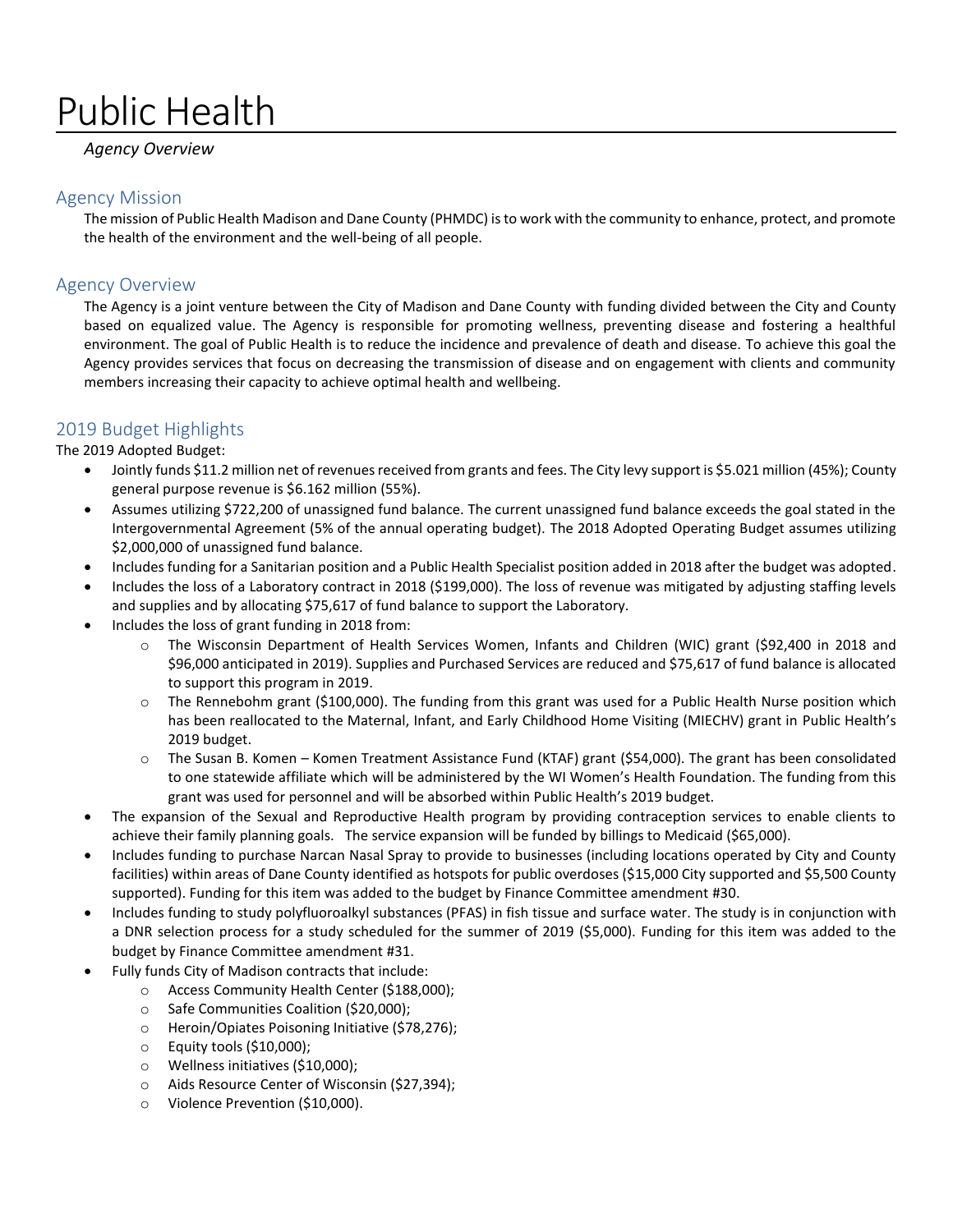# Budget by Service (All Funds)

|                                    | 2017 Actual             |     | 2018 Adopted      | 2018 Projected    | 2019 Request          | 2019 Executive    | 2019 Adopted     |
|------------------------------------|-------------------------|-----|-------------------|-------------------|-----------------------|-------------------|------------------|
| Revenue                            |                         |     |                   |                   |                       |                   |                  |
| Administration                     | (1,970,084)             |     | (2,717,157)       | (5,337,020)       | (1,609,625)           | (1,566,094)       | (1,571,094)      |
| <b>Animal Services</b>             | (497, 321)              |     | (244, 500)        | (293, 871)        | (244,500)             | (244, 500)        | (244,500)        |
| <b>Community Health</b>            | (4,710,963)             |     | (4,739,104)       | (4,770,331)       | (5,087,457)           | (5,049,080)       | (5,054,580)      |
| <b>Environmental Protection</b>    | (976,096)               |     | (1,919,543)       | (1,910,302)       | (2,314,101)           | (2, 293, 393)     | (2, 293, 393)    |
| <b>Emergency Response Planning</b> | (249, 668)              |     | (247, 648)        | (416, 397)        | (236, 845)            | (236, 845)        | (236, 845)       |
| Licensed Establishments            | (2,689,664)             |     | (2,009,257)       | (2, 274, 686)     | (2,038,585)           | (2,038,585)       | (2,038,585)      |
| Laboratory                         | (602, 937)              |     | (307, 223)        | (312, 152)        | (124, 648)            | (124, 648)        | (124, 648)       |
| Policy Programming & Evaluation    | (604, 714)              |     | (781, 292)        | (1, 188, 895)     | (1,096,312)           | (1,087,551)       | (1,087,551)      |
| <b>Total Revenue</b>               | \$<br>$(12,301,447)$ \$ |     | $(12,965,724)$ \$ | $(16,503,654)$ \$ | $(12,752,073)$ \$     | $(12,640,696)$ \$ | (12,651,196)     |
| Expense                            |                         |     |                   |                   |                       |                   |                  |
| Administration                     | 3,831,571               |     | 3,065,516         | 5,685,379         | 2,923,866             | 2,902,318         | 2,902,318        |
| <b>Animal Services</b>             | 1,062,651               |     | 1,060,104         | 1,109,475         | 1,058,492             | 1,056,552         | 1,056,552        |
| <b>Community Health</b>            | 6,841,432               |     | 7,760,699         | 7,791,926         | 7,912,550             | 7,910,596         | 7,910,596        |
| <b>Environmental Protection</b>    | 892,316                 |     | 1,302,367         | 1,293,126         | 1,080,597             | 1,080,365         | 1,085,365        |
| <b>Emergency Response Planning</b> | 231,657                 |     | 180,562           | 349,311           | 149,582               | 146,415           | 146,415          |
| Licensed Establishments            | 1,752,769               |     | 1,619,304         | 1,884,733         | 1,761,294             | 1,760,932         | 1,760,932        |
| Laboratory                         | 847,291                 |     | 853,011           | 857,940           | 636,345               | 634,391           | 634,391          |
| Policy Programming & Evaluation    | 1,377,129               |     | 1,362,224         | 1,769,827         | 2,520,541             | 2,518,810         | 2,539,310        |
| <b>Total Expense</b>               | \$<br>16,836,818 \$     |     | 17,203,787        | \$<br>20,741,717  | \$<br>$18,043,267$ \$ | 18,010,379        | \$<br>18,035,879 |
| <b>Net General Fund</b>            | \$<br>4,535,371         | -\$ | 4,238,063         | \$<br>4,238,063   | \$<br>5,291,194       | \$<br>5,369,683   | \$<br>5,384,683  |

# Budget by Fund & Major<br>Fund: Public Health Madi

Public Health Madison Dane

|                                   | 2017 Actual               |     | 2018 Adopted      | 2018 Projected      | 2019 Request |                   | 2019 Executive    |     | 2019 Adopted |
|-----------------------------------|---------------------------|-----|-------------------|---------------------|--------------|-------------------|-------------------|-----|--------------|
| Revenue                           |                           |     |                   |                     |              |                   |                   |     |              |
| Intergovernmental Revenues        | (8,064,034)               |     | (7,443,340)       | (7, 754, 751)       |              | (8,733,640)       | (8,655,029)       |     | (8,660,529)  |
| <b>Charges for Services</b>       | (1,081,304)               |     | (815, 426)        | (909, 463)          |              | (798, 413)        | (798, 413)        |     | (798, 413)   |
| Licenses & Permits                | (2,416,372)               |     | (2, 198, 857)     | (2,481,932)         |              | (2,465,520)       | (2,465,520)       |     | (2,465,520)  |
| Investments & Contributions       | (213, 450)                |     | (279, 626)        | (118, 671)          |              |                   |                   |     |              |
| Misc Revenue                      | (6, 461)                  |     | (4,500)           | (2,490)             |              | (4,500)           | (4,500)           |     | (4,500)      |
| <b>Other Finance Source</b>       | (456, 406)                |     | (2,000,000)       | (5, 178, 348)       |              | (750,000)         | (717, 234)        |     | (722, 234)   |
| Transfer In                       | (1, 128)                  |     | (223, 975)        |                     |              |                   |                   |     |              |
| <b>Total Revenue</b>              | \$<br>$(12, 239, 155)$ \$ |     | $(12,965,724)$ \$ | $(16, 445, 654)$ \$ |              | $(12,752,073)$ \$ | $(12,640,696)$ \$ |     | (12,651,196) |
| Expense                           |                           |     |                   |                     |              |                   |                   |     |              |
| <b>Salaries</b>                   | 9,442,411                 |     | 10,090,195        | 10,104,656          |              | 10,252,891        | 10,236,452        |     | 10,236,452   |
| <b>Benefits</b>                   | 3,934,357                 |     | 4,244,823         | 4,238,891           |              | 4,822,045         | 4,815,775         |     | 4,815,775    |
| <b>Supplies</b>                   | 458,877                   |     | 432,142           | 524,873             |              | 359,729           | 359,729           |     | 380,229      |
| <b>Purchased Services</b>         | 2,686,100                 |     | 2,169,797         | 4,052,134           |              | 2,332,030         | 2,323,840         |     | 2,328,840    |
| Debt & Other Financing            | 166,800                   |     | 183,147           | 1,676,408           |              | 183,147           | 183,147           |     | 183,147      |
| <b>Inter Departmental Charges</b> | 85,981                    |     | 83,683            | 86,756              |              | 93,425            | 91,436            |     | 91,436       |
| <b>Total Expense</b>              | \$<br>$16,774,526$ \$     |     | 17,203,787 \$     | 20,683,717          | -Ś           | $18,043,267$ \$   | 18,010,379        | \$. | 18,035,879   |
| <b>Net General Fund</b>           | \$<br>4,535,371           | - Ś | 4,238,063         | \$<br>4,238,063     | Ŝ            | 5,291,194         | \$<br>5,369,683   | \$  | 5,384,683    |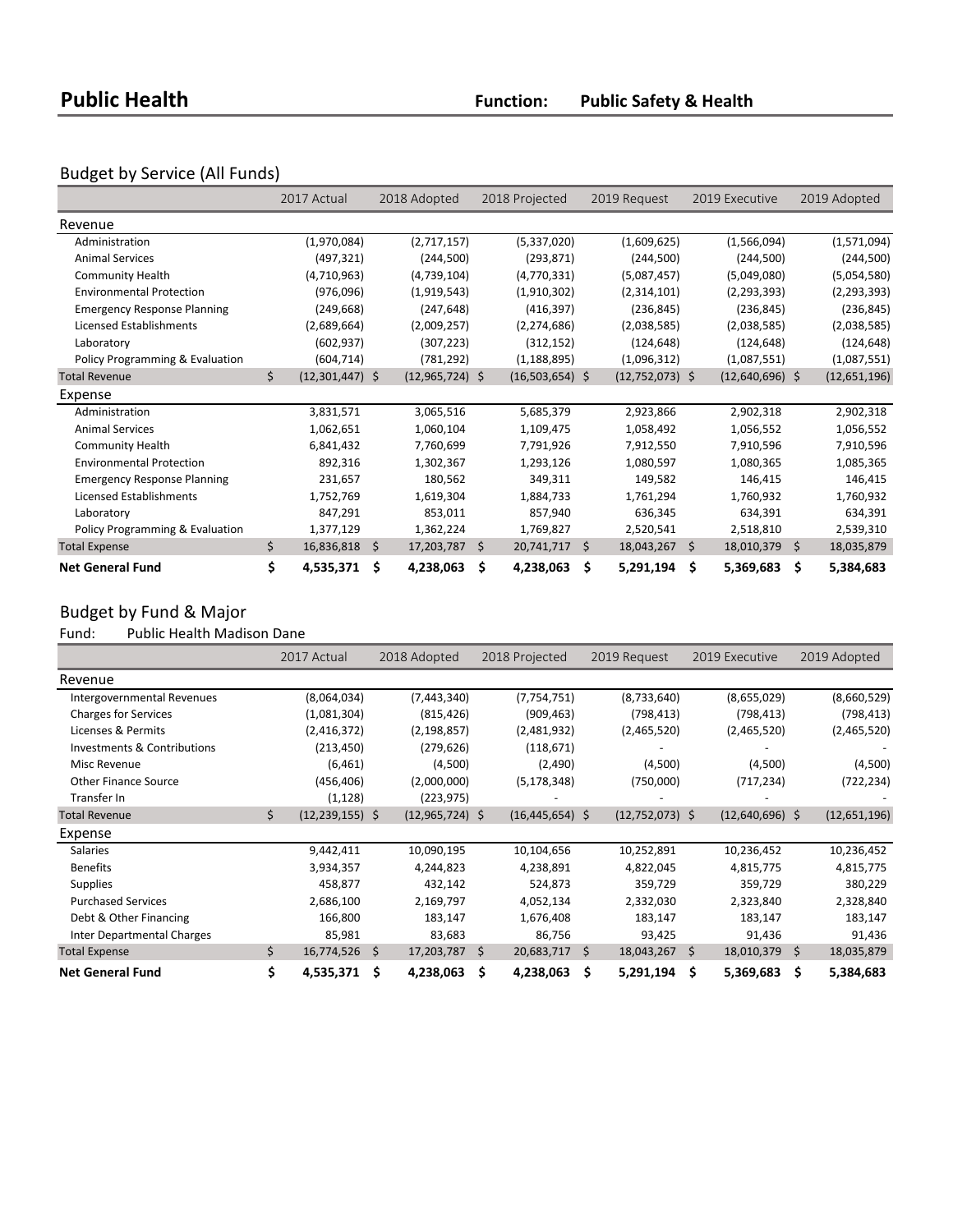**Public Health Function: Public Safety & Health**

| Fund:                       | Permanent |                |              |               |                |              |                          |              |
|-----------------------------|-----------|----------------|--------------|---------------|----------------|--------------|--------------------------|--------------|
|                             |           | 2017 Actual    | 2018 Adopted |               | 2018 Projected | 2019 Request | 2019 Executive           | 2019 Adopted |
| Revenue                     |           |                |              |               |                |              |                          |              |
| Investments & Contributions |           | (62, 292)      |              |               | (58,000)       | -            |                          |              |
| <b>Total Revenue</b>        |           | $(62, 292)$ \$ |              | - \$          | $(58,000)$ \$  | $\sim$       |                          | $-5$         |
| Expense                     |           |                |              |               |                |              |                          |              |
| <b>Purchased Services</b>   |           | 6,043          |              |               | 10,000         | -            | $\overline{\phantom{a}}$ |              |
| Debt & Other Financing      |           | 56,249         |              |               | 48.000         | -            | $\overline{\phantom{a}}$ |              |
| <b>Total Expense</b>        |           | $62,292$ \$    |              | $-5$          | 58,000         | Ŝ            | $\sim$                   | $-5$         |
| <b>Net General Fund</b>     |           |                | - S          | - S<br>$\sim$ | $\sim$         |              | - S                      | - \$         |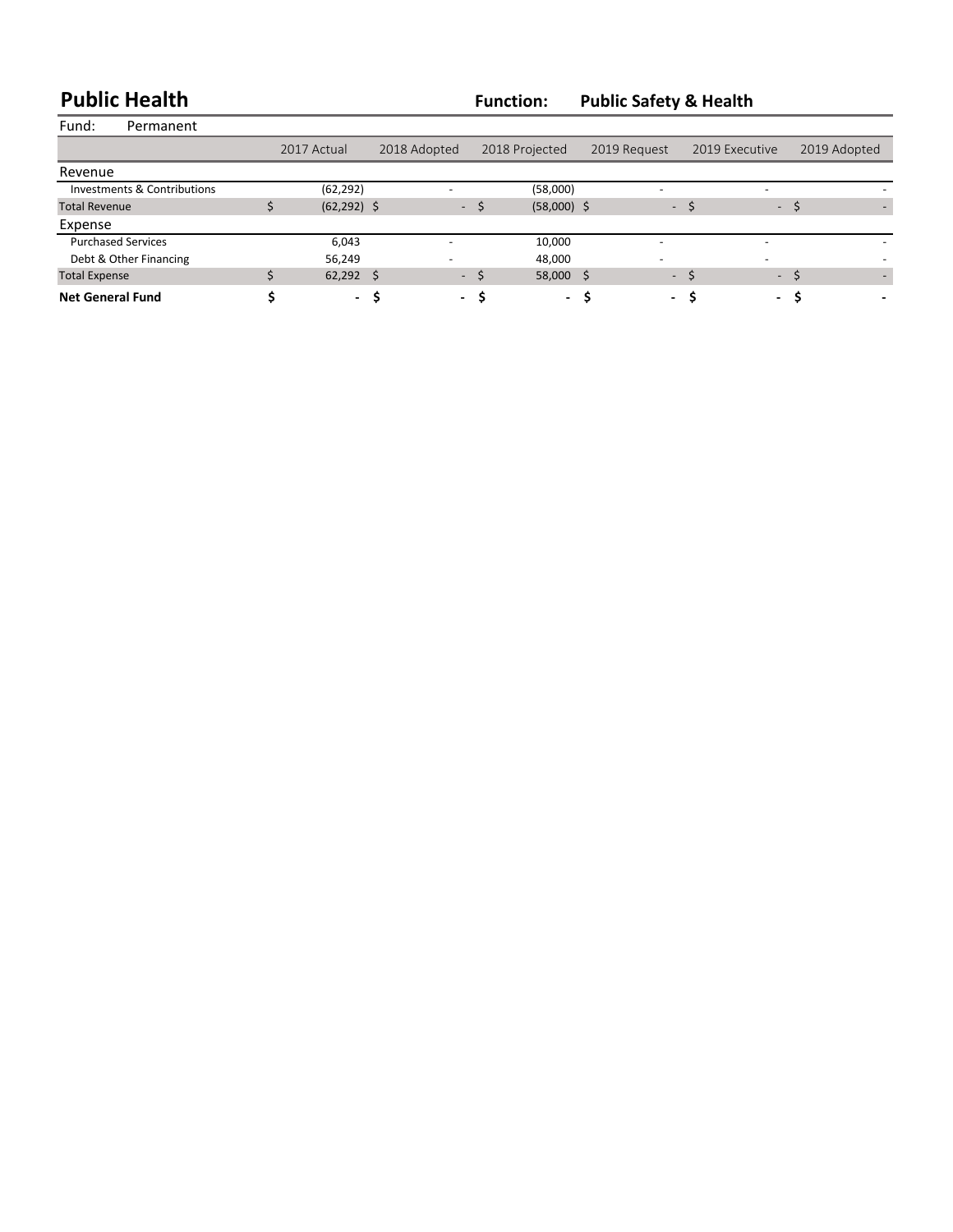### **Service: Administration**

#### Service Description

This service provides overall leadership and administrative support for Public Health. The goal of this service is clear, accessible, and efficient systems and well-documented processes for all administrative functions.

#### 2019 Planned Activities

- Continue pursuing of accreditation through the Public Health Accreditation Board. The application will be submitted in the first half of 2019 to formally begin the accreditation process. The application will include an updated strategic plan, as well as a Community Health Assessment and Community Health Improvement Plan.
- Further integrate health and racial equity into individual program areas. A working group of the Health and Racial Equity Team has developed a Program Readiness Assessment, which walks program teams through a process to assess current program practices, and establish program benchmarks as it relates to health and racial equity, in order to identify opportunities to advance health and racial equity in both internal and public-facing services.
- Begin implementation of a performance management system, which will include training for management and staff. The performance management system will be used to develop meaningful ways to measure work and use data to guide decision-making across the agency to improve the public's health.
- Continue to create, review, and update internal Public Health policies and procedures; increasing transparency, understanding, and communication of administrative functions.

#### Service Budget by Account Type

|                           | 2017 Actual | 2018 Adopted |             | 2018 Projected |             | 2019 Request | 2019 Executive | 2019 Adopted |
|---------------------------|-------------|--------------|-------------|----------------|-------------|--------------|----------------|--------------|
| Revenue                   | (1,970,084) |              | (2,717,157) |                | (5,337,020) | (1,609,625)  | (1,566,094)    | (1,571,094)  |
| Expense                   | 3.831.571   |              | 3.065.516   |                | 5.685.379   | 2.923.866    | 2.902.318      | 2,902,318    |
| <b>Net Service Budget</b> | 1.861.487   |              | 348.359     |                | 348.359     | 1.314.241    | 1.336.224      | 1.331.224    |

#### **Service:** Animal Services

#### Service Description

This service is responsible for enforcing animal-related laws, educating the public about responsible animal ownership, and providing pickup services for the stray, abandoned, impounded, injured, and orphaned animals of Madison and Dane County. The goals of the service are immediate follow-up on all reported bites, mitigation and prevention of dangerous animal issues, reduced numbers of stray cats and dogs in the community, and prevention of animal neglect and cruelty.

2019 Planned Activities

- A new contract with Dane County Humane Society negotiated in the fall of 2018. The contract was last negotiated in 2014 and expires on December 31, 2018.
- Identify ways to work with multi-sector stakeholders to increase animal licensing throughout Dane County.
- Continue to build relationships with law enforcement officers throughout Dane County to provide a seamless service with all agencies concerned with animal control and welfare.
- Analyze data from the Law Enforcement Records Management System to increase prevention efforts in the areas that are identified as low license areas or areas with a high number animal bites.

|                           | 2017 Actual | 2018 Adopted | 2018 Projected | 2019 Request | 2019 Executive | 2019 Adopted |
|---------------------------|-------------|--------------|----------------|--------------|----------------|--------------|
| Revenue                   | (497, 321)  | (244.500)    | (293.871)      | (244.500)    | (244,500)      | (244,500)    |
| Expense                   | 1.062.651   | 1.060.104    | 1.109.475      | 1.058.492    | 1.056.552      | 1,056,552    |
| <b>Net Service Budget</b> | 565.330     | 815.604      | 815.604        | 813.992      | 812.052        | 812,052      |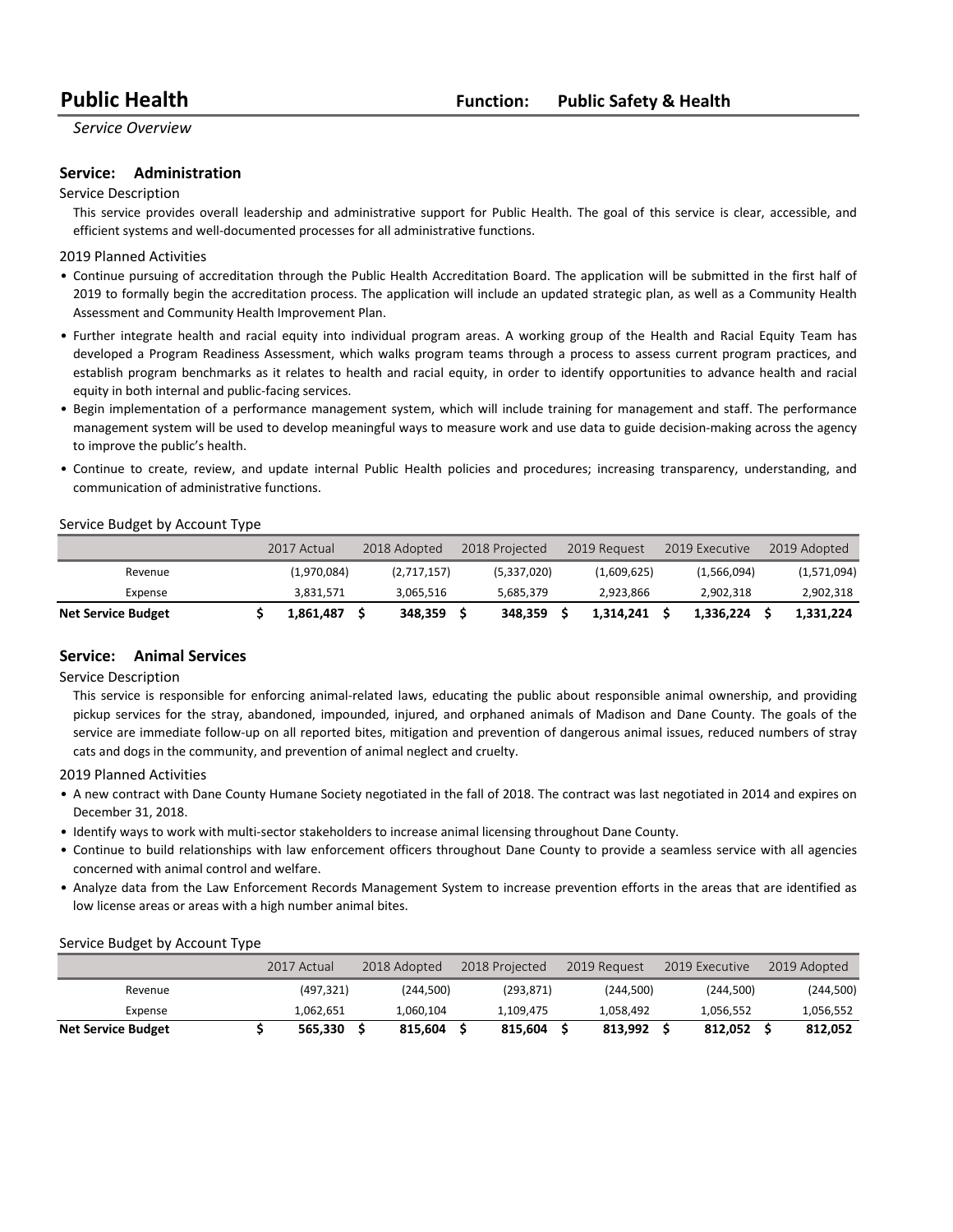### **Service:** Community Health

#### Service Description

This service is responsible for the following program areas: (1) Outbreak Management — including investigations of communicable disease; (2) The Women, Infants, and Children Supplemental Nutrition Program (WIC); (3) Health Promotion; and (4) Chronic Disease Prevention. The goals of the service are to contain and/or decrease communicable diseases, minimize low birth-weight births, increase immunization rates, and increase access to family and reproductive health services.

2019 Planned Activities

- Assure Public Health's compliance with Wisconsin State Statute Chapter 140, Required Services of Local Health Departments.
- Explore the root causes of low breastfeeding initiation and rates in the community.
- Enhance Public Health's breastfeeding services, as well as community and workplace supports, to ensure breastfeeding access to all people including women of color and those in low-income communities.
- Connect Public Health clients and individuals with breastfeeding resources that are culturally appropriate to all people including women of color and those in low-income communities.
- Through a partnership with the Dane County Human Services Joining Forces for Families Office, Public Health Nurses will assess community strengths and areas for opportunity in order to identify gaps and prioritize areas for action.
- Community Health will expand services beyond that of sexually transmitted infection testing and partner services follow-up to include additional family planning services.
- Translate data related to fetal and infant deaths into action.
- Determine the best fit for Dane County's nonprofit sector and many partners working on aspects of action around infant mortality.
- Build a better pathway for these families in the areas of empowerment and advocacy.

#### Service Budget by Account Type

|                           | 2017 Actual | 2018 Adopted | 2018 Projected | 2019 Request | 2019 Executive | 2019 Adopted |
|---------------------------|-------------|--------------|----------------|--------------|----------------|--------------|
| Revenue                   | (4,710,963) | (4,739,104)  | (4,770,331)    | (5,087,457)  | (5,049,080)    | (5,054,580)  |
| Expense                   | 6.841.432   | 7.760.699    | 7.791.926      | 7.912.550    | 7.910.596      | 7,910,596    |
| <b>Net Service Budget</b> | 2,130,470   | 3,021,595    | 3.021.595      | 2,825,093    | 2,861,516      | 2,856,016    |

### **Service:** Emergency Response Planning

Service Description

This service plans for the initiation of response activities during the first 24 hours of an emergency or disaster. This is done in conjunction with existing emergency operations, plans, procedures, guidelines, resources, assets and incident management systems. The goal of the service is formalized and comprehensive emergency preparedness plans and systems which address the three main preparedness capabilities (Community Preparedness, Community Recovery, and Information Management) and strengthened partnerships with emergency response counterparts in the Madison and Dane County.

2019 Planned Activities

- Focus on emergency public information and warning, as well as information sharing.
- Create crisis and risk communication plans and develop risk and information messages for bioterrorism, public health emergencies or other emerging health issues.
- Finalize the Public Health Preparedness Plan clarifying roles and responsibilities for the agency, community, and response partners to improve response coordination.
- Train staff in the implementation of this plan.

|                           | 2017 Actual | 2018 Adopted  | 2018 Projected | 2019 Request   | 2019 Executive | 2019 Adopted |
|---------------------------|-------------|---------------|----------------|----------------|----------------|--------------|
| Revenue                   | (249, 668)  | (247, 648)    | (416.397)      | (236, 845)     | (236, 845)     | (236, 845)   |
| Expense                   | 231.657     | 180.562       | 349.311        | 149.582        | 146.415        | 146,415      |
| <b>Net Service Budget</b> | (18,010)    | $(67,086)$ \$ | (67,086)       | $(87, 263)$ \$ | (90, 430)      | (90, 430)    |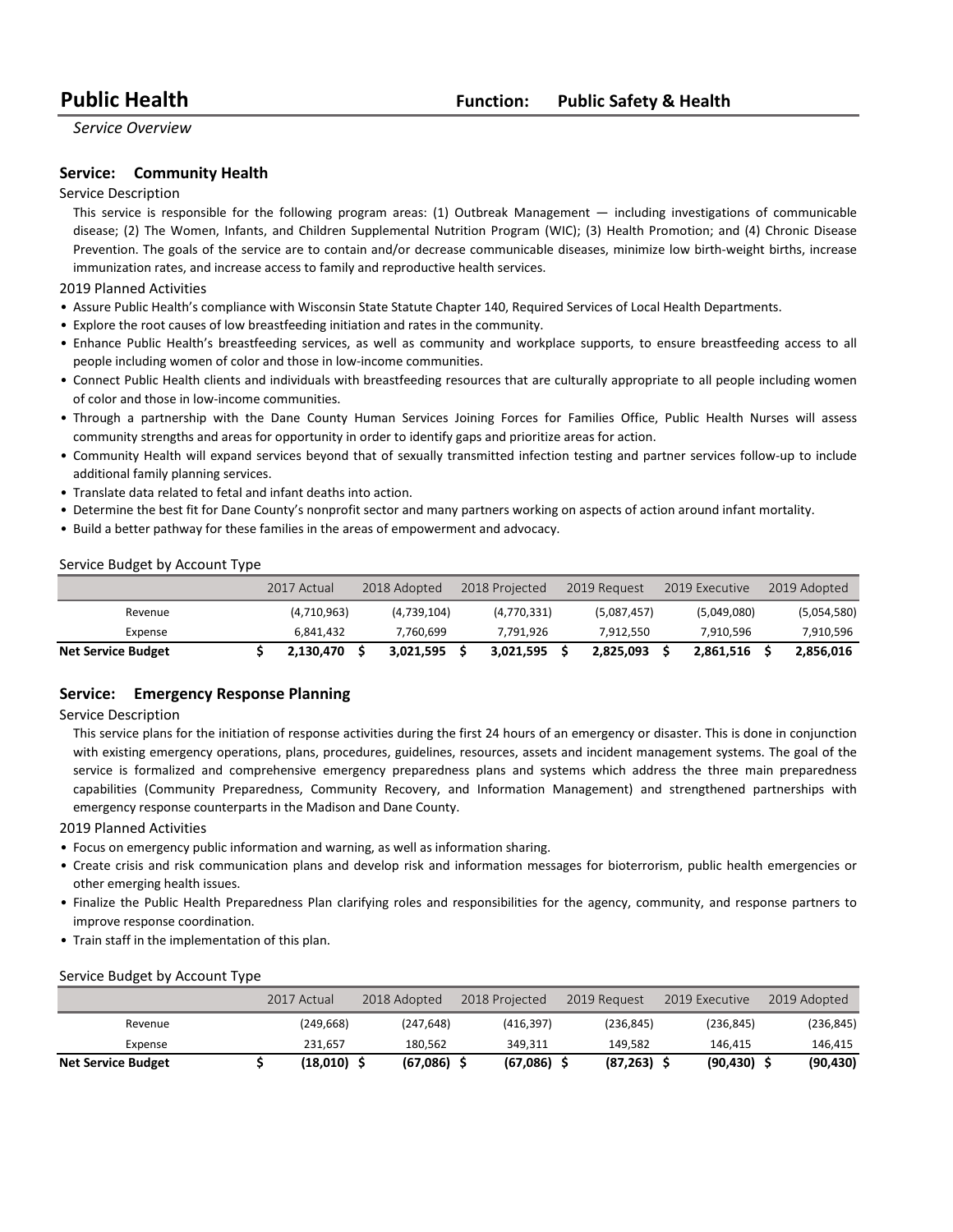### **Service:** Environmental Protection

#### Service Description

This service protects environmental health. The goals of the service are the prevention of groundwater contamination by improperly installed, abandoned or neglected wells and private waste water treatment systems in Dane County and clean up and prevention of human health hazards such as household hygiene, mold, lead and radon.

2019 Planned Activities

- Continue to remove steel tanks that fail fast and contaminate ground water.
- Improve the permitting system to allow for online permit application.

#### Service Budget by Account Type

|                           | 2017 Actual | 2018 Adopted | 2018 Projected | 2019 Request     | 2019 Executive | 2019 Adopted |
|---------------------------|-------------|--------------|----------------|------------------|----------------|--------------|
| Revenue                   | (976.096)   | (1,919,543)  | (1.910.302)    | (2,314,101)      | (2,293,393)    | (2,293,393)  |
| Expense                   | 892.316     | 1.302.367    | 1.293.126      | 1.080.597        | 1,080,365      | 1,085,365    |
| <b>Net Service Budget</b> | (83, 779)   | (617, 176)   | (617,176)      | $(1,233,504)$ \$ | (1,213,028)    | (1.208.028)  |

### **Service:** Laboratory

Service Description

This service provides sample collection, analysis, interpretation and advice on environmental sample quality; responds to environmental spills and hazardous materials releases; and collaborates with other municipal, state and federal agencies on environmental projects. The goal of the service is prevention of waterborne illness due to surface water contamination, identifying sources of contamination and trends that will impact human health, and prevention of illegal discharge of harmful substances.

2019 Planned Activities

• Work with Dane County Land and Resources to develop guidelines for inland lake water safety and quality and increase pool sampling for

• Adjust staffing levels and supplies to absorb the loss of a Laboratory contract in 2018.

|                           | 2017 Actual | 2018 Adopted | 2018 Projected | 2019 Request | 2019 Executive | 2019 Adopted |
|---------------------------|-------------|--------------|----------------|--------------|----------------|--------------|
| Revenue                   | (602.937)   | (307.223)    | (312, 152)     | (124.648)    | (124.648)      | (124,648)    |
| Expense                   | 847.291     | 853.011      | 857.940        | 636.345      | 634.391        | 634,391      |
| <b>Net Service Budget</b> | 244.354     | 545.788      | 545.788        | 511.697      | 509.743        | 509.743      |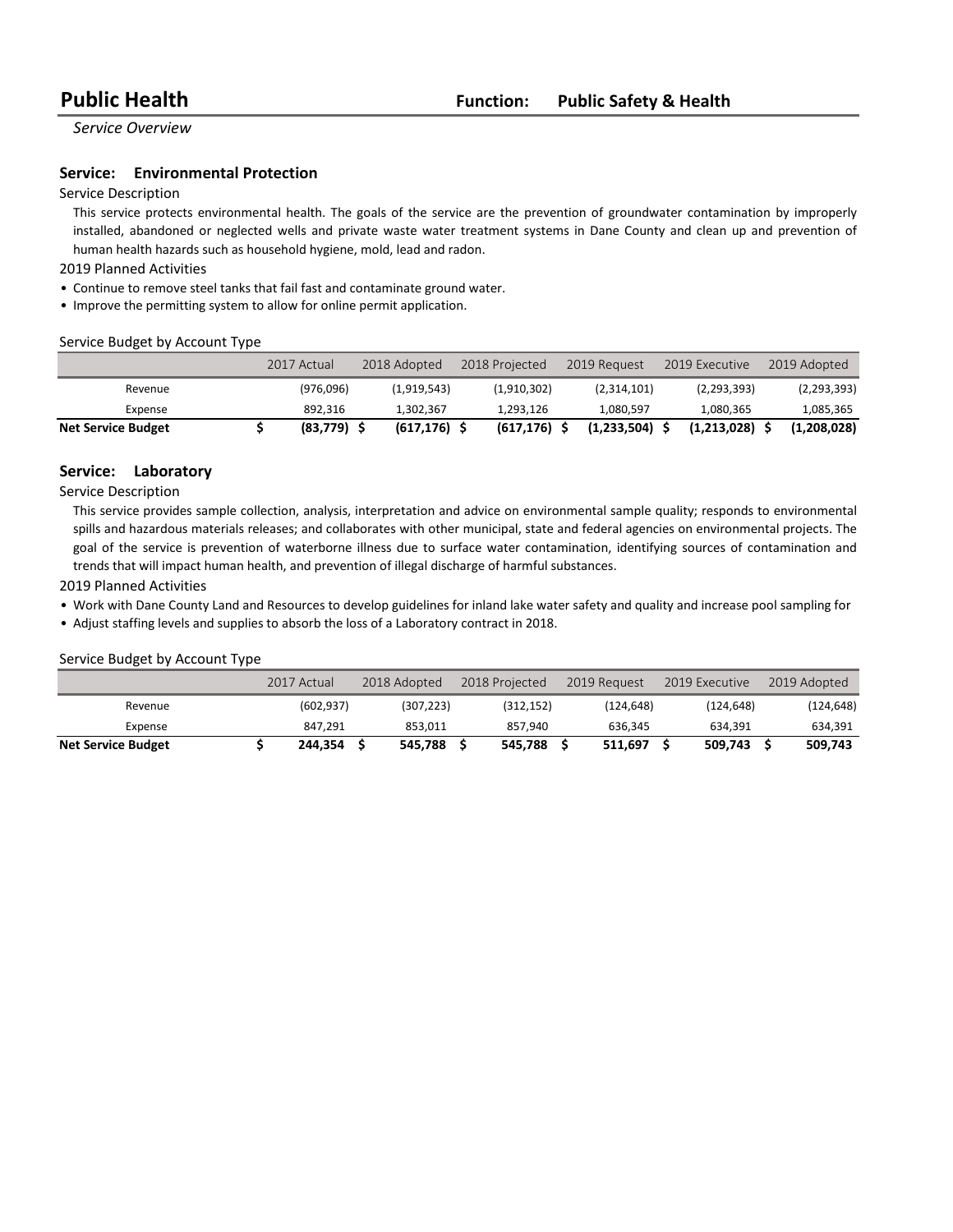### **Service:** Licensed Establishments

#### Service Description

This service inspects all restaurants, retail food stores, school food programs, public pools, hotels, motels, Bed and Breakfasts, recreational-educational camps, campgrounds, body art establishments and mobile home parks in Madison and Dane County. The goal of this service is prevention of foodborne and other communicable disease outbreaks.

2019 Planned Activities

- Continue working toward the Local and State Food Program Standards.
- Conduct an analysis of retail food establishments in Dane County to assure that Public Health is providing services reflective of the commitment to health and racial equity.
- Identify and collect demographic information that the program does not currently track, specifically the number of establishments owned or operated by individuals of color or those who identify English as their second language.
- Review past inspections compared to demographic data to determine whether there are differences in inspection outcomes in retail food outlets owned by people of color or non-native English speakers.
- Engage operators/owners in exploring different methods to improve training and education to achieve improved compliance with regulatory standards.
- Review the fee schedule for licensed establishment programs to ensure fees charged are appropriate for the work done to complete the activities. The fee schedule has not been changed since 2015, while the volume of licenses has increased by over 100 establishments.

#### Service Budget by Account Type

|                           | 2017 Actual | 2018 Adopted    | 2018 Projected | 2019 Request    | 2019 Executive | 2019 Adopted |
|---------------------------|-------------|-----------------|----------------|-----------------|----------------|--------------|
| Revenue                   | (2,689,664) | (2,009,257)     | (2,274,686)    | (2,038,585)     | (2,038,585)    | (2,038,585)  |
| Expense                   | 1,752,769   | 1.619.304       | 1.884.733      | 1.761.294       | 1.760.932      | 1,760,932    |
| <b>Net Service Budget</b> | (936, 895)  | $(389, 953)$ \$ | (389.953)      | $(277, 291)$ \$ | (277.653)      | (277, 653)   |

#### **Service:** Policy Programming & Evaluation

Service Description

This service provides program planning, surveillance and analysis, research, and evaluation and is the de facto technical assistance branch of Public Health. The goal of this service is to ensure that Public Health has the information and support needed to guide its work.

2019 Planned Activities

- Participate in the Overdose Fatality Review (OFR), a countywide partnership between Public Health and public safety agencies that leverages inter-agency data sharing and practitioner expertise to review fatal drug overdoses. By identifying missed opportunities for intervention and prevention, the program seeks to develop systems-level recommendations for preventing drug overdose deaths in Dane County.
- The newly hired Violence Prevention Coordinator will begin engagement and outreach efforts to create a County Violence Prevention Plan. Using models from other cities and counties, the Coordinator will also reach out to other jurisdictions and consultants to shape the plan.
- As part of ongoing efforts in the area of violence prevention, the Coordinator will begin creating the foundation for a Coalition. Initial efforts will focus on recruiting a core team of stakeholders to work with the Coordinator to review Coalition models, create a proposed structure, and recruitment plan.
- Complete the Community Health Assessment and the prioritization process to select strategic issues in early 2019. Workgroups for the selected priority areas will be launched in the second half of 2019.

|                           | 2017 Actual | 2018 Adopted | 2018 Projected | 2019 Request | 2019 Executive | 2019 Adopted |
|---------------------------|-------------|--------------|----------------|--------------|----------------|--------------|
| Revenue                   | (604, 714)  | (781.292)    | (1, 188, 895)  | (1,096,312)  | (1,087,551)    | (1,087,551)  |
| Expense                   | 1.377.129   | 1.362.224    | 1,769,827      | 2.520.541    | 2.518.810      | 2,539,310    |
| <b>Net Service Budget</b> | 772.415     | 580.932      | 580.932        | 1.424.229    | 1.431.259      | 1,451,759    |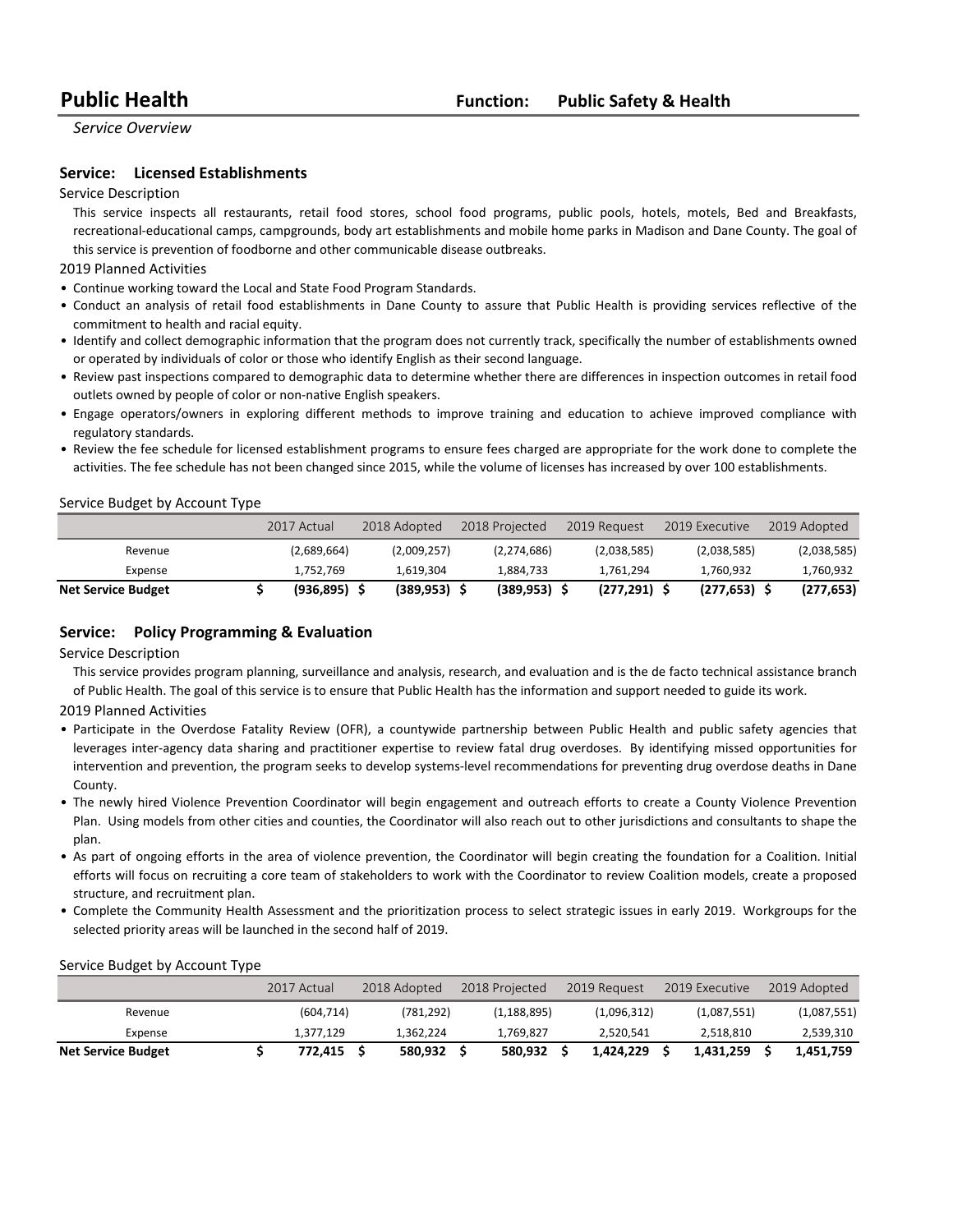Agency Primary Fund: Public Health Madison Dane

# **Intergovernmental Revenues**

|                                        | 2017 Actual              | 2018 Adopted       | 2018 Projected     | 2019 Request             | 2019 Executive   | 2019 Adopted  |
|----------------------------------------|--------------------------|--------------------|--------------------|--------------------------|------------------|---------------|
| <b>Federal Revenues Operating</b>      | (2,081,240)              | (2,057,993)        | (2,547,569)        | (2,041,056)              | (2,041,056)      | (2,041,056)   |
| <b>State Revenues Operating</b>        | (358, 223)               | (323, 389)         | (374, 979)         | (322, 732)               | (322, 732)       | (322, 732)    |
| Payment for Muni Service               | (11, 863)                | (209,000)          |                    | (61, 863)                | (61, 863)        | (61, 863)     |
| <b>Local Revenues Operating</b>        | (56, 461)                | (30,000)           | (33, 245)          | (43,000)                 | (43,000)         | (43,000)      |
| <b>Local Revenues Captial</b>          | $\overline{\phantom{a}}$ | (24,000)           |                    | (24,000)                 | (24,000)         | (24,000)      |
| Other Unit of Gov Rev Op               | (5,556,247)              | (4,798,958)        | (4,798,958)        | (6, 240, 989)            | (6, 162, 378)    | (6, 167, 878) |
| <b>TOTAL</b>                           | \$<br>$(8,064,034)$ \$   | $(7,443,340)$ \$   | $(7,754,751)$ \$   | $(8,733,640)$ \$         | $(8,655,029)$ \$ | (8,660,529)   |
| <b>Charges for Service</b>             |                          |                    |                    |                          |                  |               |
|                                        | 2017 Actual              | 2018 Adopted       | 2018 Projected     | 2019 Request             | 2019 Executive   | 2019 Adopted  |
| <b>Reproduction Services</b>           | (2,626)                  |                    | (786)              |                          |                  |               |
| <b>Well &amp; Sanitation Services</b>  | ÷,                       | (576, 451)         |                    |                          |                  |               |
| Lab Fees                               | (290, 816)               | (45, 248)          | (275,000)          | (113,898)                | (113,898)        | (113,898)     |
| <b>Clinic Fees</b>                     | (257, 819)               | (66, 300)          | (252, 500)         | (250, 438)               | (250, 438)       | (250, 438)    |
| Inspect & Reinspect Fees               | (70, 262)                | (92,900)           | (92,900)           | (97,900)                 | (97,900)         | (97,900)      |
| Reimbursement Of Expense               | (89, 934)                | (34,050)           | 15,200             | (37,000)                 | (37,000)         | (37,000)      |
| <b>Application Fees</b>                | (369, 846)               | (477)              | (303, 564)         | (299, 177)               | (299, 177)       | (299, 177)    |
| <b>Utility Fee</b>                     |                          |                    | 87                 |                          |                  |               |
| <b>TOTAL</b>                           | \$<br>$(1,081,304)$ \$   | $(815, 426)$ \$    | $(909, 463)$ \$    | $(798, 413)$ \$          | $(798, 413)$ \$  | (798, 413)    |
| <b>Licenses &amp; Permits</b>          |                          |                    |                    |                          |                  |               |
|                                        | 2017 Actual              | 2018 Adopted       | 2018 Projected     | 2019 Request             | 2019 Executive   | 2019 Adopted  |
| <b>Animal Licenses</b>                 | (243,000)                | (244, 500)         | (243,000)          | (244, 500)               | (244, 500)       | (244,500)     |
| <b>Clerks Licenses</b>                 | (1,915,734)              | (1,916,357)        | (1,942,932)        | (1,940,685)              | (1,940,685)      | (1,940,685)   |
| <b>Other Licenses</b>                  | (22,600)                 |                    | (21,000)           |                          |                  |               |
| <b>Other Permits</b>                   | (235, 038)               | (38,000)           | (275,000)          | (280, 335)               | (280, 335)       | (280, 335)    |
| <b>TOTAL</b>                           | \$<br>$(2,416,372)$ \$   | $(2, 198, 857)$ \$ | $(2,481,932)$ \$   | $(2,465,520)$ \$         | $(2,465,520)$ \$ | (2,465,520)   |
| <b>Investments &amp; Contributions</b> |                          |                    |                    |                          |                  |               |
|                                        | 2017 Actual              | 2018 Adopted       | 2018 Projected     | 2019 Request             | 2019 Executive   | 2019 Adopted  |
| <b>Contributions &amp; Donations</b>   | (213, 450)               | (279, 626)         | (118, 671)         |                          |                  |               |
| <b>TOTAL</b>                           | \$<br>$(213, 450)$ \$    | $(279, 626)$ \$    | $(118, 671)$ \$    | $\overline{\phantom{0}}$ | \$               | \$            |
| <b>Misc Revenue</b>                    |                          |                    |                    |                          |                  |               |
|                                        | 2017 Actual              | 2018 Adopted       | 2018 Projected     | 2019 Request             | 2019 Executive   | 2019 Adopted  |
| Miscellaneous Revenue                  | (6, 461)                 | (4,500)            | (2,490)            | (4,500)                  | (4,500)          | (4,500)       |
| <b>TOTAL</b>                           | \$<br>$(6,461)$ \$       | $(4,500)$ \$       | $(2,490)$ \$       | $(4,500)$ \$             | $(4,500)$ \$     |               |
| <b>Other Finance Sources</b>           |                          |                    |                    |                          |                  | (4,500)       |
|                                        | 2017 Actual              | 2018 Adopted       | 2018 Projected     | 2019 Request             | 2019 Executive   | 2019 Adopted  |
| <b>General Obligation Bond Alloc</b>   |                          |                    | (1,413,298)        |                          |                  |               |
|                                        |                          |                    |                    |                          |                  |               |
| <b>Fund Balance Applied</b>            | (456, 406)               | (2,000,000)        | (3,765,050)        | (750,000)                | (717, 234)       | (722, 234)    |
| <b>TOTAL</b>                           | \$<br>$(456, 406)$ \$    | $(2,000,000)$ \$   | $(5, 178, 348)$ \$ | $(750,000)$ \$           | $(717, 234)$ \$  | (722, 234)    |
| <b>Transfer In</b>                     |                          |                    |                    |                          |                  |               |
|                                        | 2017 Actual              | 2018 Adopted       | 2018 Projected     | 2019 Request             | 2019 Executive   | 2019 Adopted  |
| Transfer In From Other Restric         |                          | (199, 730)         |                    |                          |                  |               |
| <b>Transfer In From Water</b>          |                          | (24, 245)          |                    |                          |                  |               |
| Transfer In From Insurance             | (1, 128)                 |                    |                    |                          |                  |               |
| <b>TOTAL</b>                           | \$<br>$(1,128)$ \$       | $(223, 975)$ \$    | $-\frac{1}{2}$     | $-\frac{1}{2}$           | $-$ \$           |               |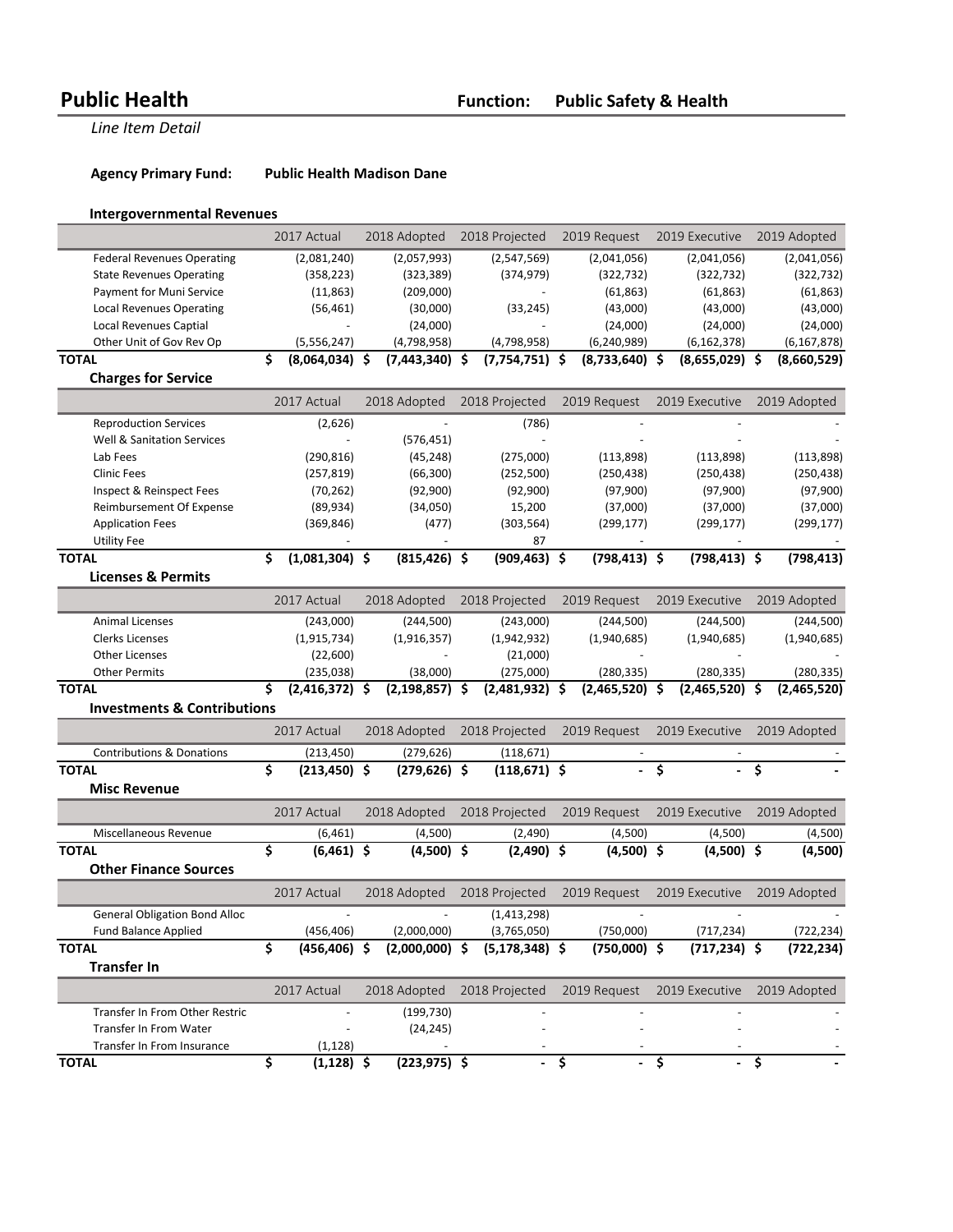Agency Primary Fund: Public Health Madison Dane

### **Salaries**

|                                  | 2017 Actual     | 2018 Adopted     | 2018 Projected   | 2019 Request      | 2019 Executive   | 2019 Adopted     |
|----------------------------------|-----------------|------------------|------------------|-------------------|------------------|------------------|
| <b>Permanent Wages</b>           | 9,205,725       | 10,475,170       | 9,725,640        | 10,648,822        | 10,632,383       | 10,632,383       |
| <b>Salary Savings</b>            |                 | (403, 175)       |                  | (414, 131)        | (414, 131)       | (414, 131)       |
| <b>Compensated Absence</b>       | 358             |                  |                  |                   |                  |                  |
| <b>Hourly Wages</b>              | 207,113         |                  | 365,720          |                   |                  |                  |
| <b>Overtime Wages Permanent</b>  | 29,213          | 18,200           | 13,240           | 18,200            | 18,200           | 18,200           |
| Overtime Wages Hourly            |                 |                  | 57               |                   |                  |                  |
| <b>TOTAL</b>                     | \$<br>9,442,411 | \$<br>10,090,195 | Ŝ.<br>10,104,656 | 10,252,891<br>Ŝ.  | \$<br>10,236,452 | \$<br>10,236,452 |
| <b>Benefits</b>                  |                 |                  |                  |                   |                  |                  |
|                                  | 2017 Actual     | 2018 Adopted     | 2018 Projected   | 2019 Request      | 2019 Executive   | 2019 Adopted     |
| <b>Unemployment Benefits</b>     | 797             | 3,300            |                  | 1,400             | 1,400            | 1,400            |
| <b>Health Insurance Benefit</b>  | 1,883,065       | 2,344,913        | 2,054,152        | 2,492,667         | 2,488,836        | 2,488,836        |
| Dental Insurance Benefit         | 158,306         | 189,786          | 166,866          | 196,920           | 196,920          | 196,920          |
| Life Insurance Benefit           | 3,116           | 2,781            | 2,972            | 3,132             | 3,132            | 3,132            |
| Wage Insurance Benefit           | 6,709           | 5,819            | 5,313            | 5,434             | 5,353            | 5,353            |
| <b>Health Insurance Retiree</b>  | 315,224         |                  | 365,343          | 357,640           | 357,640          | 357,640          |
| <b>WRS</b>                       | 749,247         | 803,818          | 765,174          | 841,246           | 840,139          | 840,139          |
| <b>FICA Medicare Benefits</b>    | 713,913         | 770,157          | 764,796          | 814,146           | 812,895          | 812,895          |
| Tuition                          | 80              |                  |                  |                   |                  |                  |
| <b>Workers Compensation</b>      | 103,900         | 124,249          | 114,275          | 109,460           | 109,460          | 109,460          |
|                                  | \$              | Ś.               | \$.<br>4,238,891 | - \$<br>4,822,045 | Ś.<br>4,815,775  | Ŝ.<br>4,815,775  |
| <b>TOTAL</b>                     | 3,934,357       | 4,244,823        |                  |                   |                  |                  |
| <b>Supplies</b>                  |                 |                  |                  |                   |                  |                  |
|                                  | 2017 Actual     | 2018 Adopted     | 2018 Projected   | 2019 Request      | 2019 Executive   | 2019 Adopted     |
| <b>Office Supplies</b>           | 15,650          | 15,300           | 15,660           | 19,229            | 19,229           | 19,229           |
| <b>Copy Printing Supplies</b>    | 32,580          | 37,112           | 31,314           | 25,569            | 25,569           | 25,569           |
| Furniture                        | 33,631          | 50,700           | 54,301           | 17,600            | 17,600           | 17,600           |
| <b>Hardware Supplies</b>         | 65,994          | 62,635           | 83,325           | 9,000             | 9,000            | 9,000            |
| Software Lic & Supplies          | 51,992          | 33,925           | 50,631           | 63,530            | 63,530           | 63,530           |
| Postage                          | 16,776          | 16,536           | 16,077           | 15,100            | 15,100           | 15,100           |
| <b>Program Supplies</b>          | 11,702          |                  | 6,571            | 23,050            | 23,050           | 23,050           |
| <b>Books &amp; Subscriptions</b> | 2,831           | 4,050            | 2,827            | 1,585             | 1,585            | 1,585            |
| <b>Work Supplies</b>             | 59,680          | 65,749           | 122,815          | 25,947            | 25,947           | 46,447           |
| Janitorial Supplies              | 2,172           | 2,400            | 2,449            |                   |                  |                  |
| Lab And Photo Supplies           | 73,738          | 81,940           | 81,940           | 62,000            | 62,000           | 62,000           |
| <b>Medical Supplies</b>          | 79,004          | 53,900           | 50,232           | 89,095            | 89,095           | 89,095           |
| <b>Uniform Clothing Supplies</b> | 1,310           | 800              | 800              |                   |                  |                  |
| Food And Beverage                | 8,114           | 2,100            | 5,669            | 8,024             | 8,024            | 8,024            |
| Machinery And Equipment          | 3,702           |                  | 263              |                   |                  |                  |
| <b>Equipment Supplies</b>        | \$              | 4,995<br>\$      |                  | \$<br>359,729     | \$               | \$               |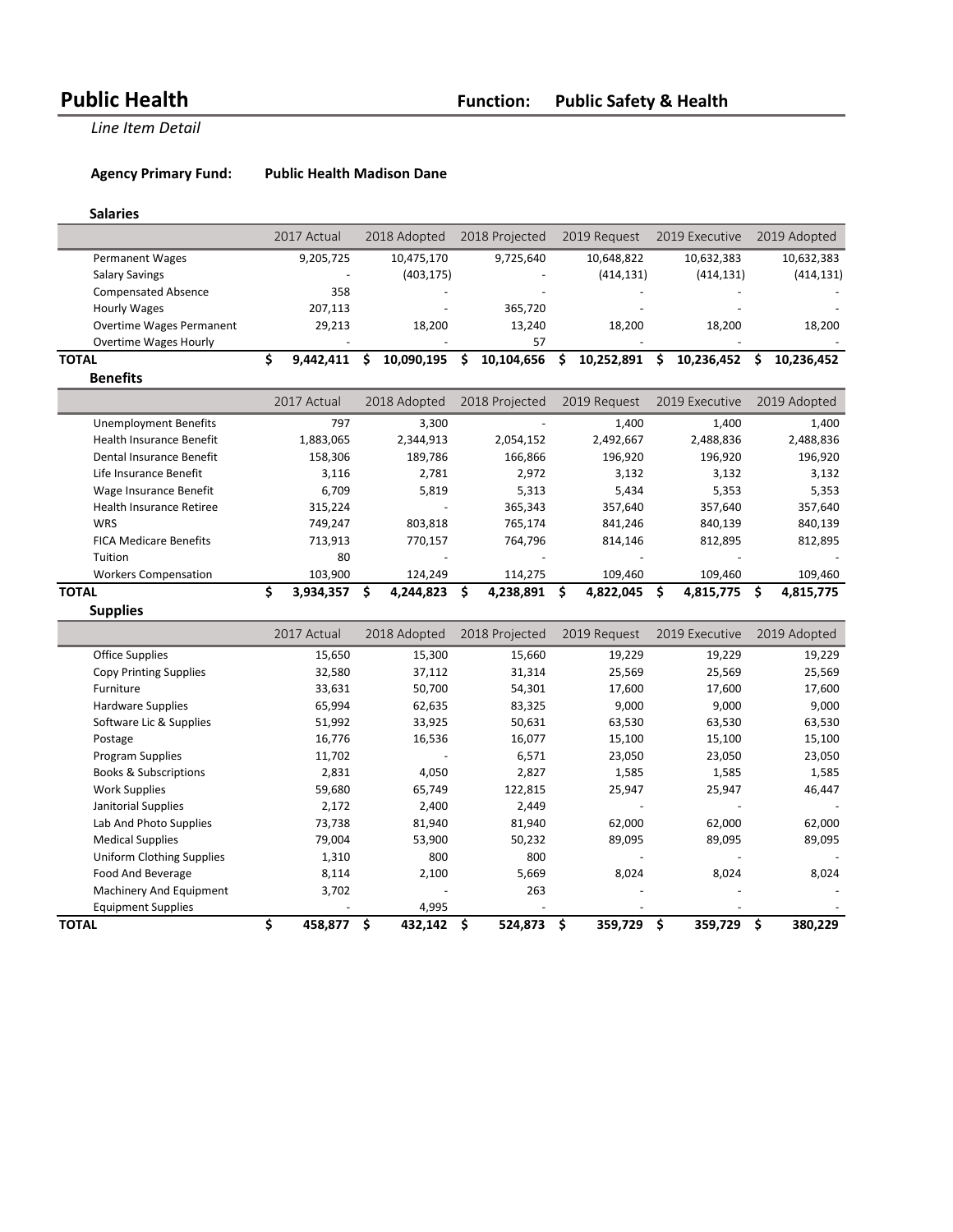Agency Primary Fund: Public Health Madison Dane

### **Purchased Services**

|                                      | 2017 Actual                          | 2018 Adopted    | 2018 Projected  | 2019 Request    | 2019 Executive  | 2019 Adopted    |
|--------------------------------------|--------------------------------------|-----------------|-----------------|-----------------|-----------------|-----------------|
| Natural Gas                          | 7,200                                | 4,900           | 6,943           | 5,326           | 5,326           | 5,326           |
| Electricity                          | 51,902                               | 50,116          | 47,136          | 45,587          | 45,587          | 45,587          |
| Water                                | 773                                  | 600             | 508             | 460             | 460             | 460             |
| Sewer                                | 859                                  | 750             | 583             | 519             | 519             | 519             |
| Telephone                            | 25,926                               | 25,002          | 10,275          | 6,854           | 22,315          | 22,315          |
| Cellular Telephone                   | 56,033                               | 52,462          | 51,815          | 54,361          | 54,361          | 54,361          |
| <b>Systems Comm Internet</b>         | 275                                  | 529             |                 |                 |                 |                 |
| <b>Building Improv Repair Maint</b>  | 102,177                              | 16,318          | 1,429,987       | 27,500          | 27,500          | 27,500          |
| Waste Disposal                       | 2,319                                | 1,450           | 2,285           | 2,982           | 2,982           | 2,982           |
| <b>Fire Protection</b>               | 3,190                                |                 | 1,360           | 1,632           | 1,632           | 1,632           |
| <b>Facility Rental</b>               | 434,235                              | 361,992         | 334,176         | 360,403         | 360,403         | 360,403         |
| <b>Custodial Bldg Use Charges</b>    | 158,748                              | 137,765         | 164,677         | 168,747         | 160,557         | 160,557         |
| Office Equipment Repair              | 45                                   |                 |                 | 300             | 300             | 300             |
| Comm Device Mntc                     | 443                                  |                 |                 |                 |                 |                 |
| <b>Equipment Mntc</b>                | 14,846                               | 5,800           | 8,070           | 5,020           | 5,020           | 5,020           |
| System & Software Mntc               | 8,691                                | 10,762          | 37,977          | 39,795          | 24,334          | 24,334          |
| Vehicle Repair & Mntc                | 356                                  | 5,000           | 500             | 5,000           | 5,000           | 5,000           |
| Rental Of Equipment                  | 323                                  | 700             | 700             |                 |                 |                 |
| Recruitment                          | 199                                  | 400             | 1,500           | 400             | 400             | 400             |
| Mileage                              | 121,808                              | 96,750          | 101,866         | 105,730         | 105,730         | 105,730         |
| Conferences & Training               | 171,645                              | 132,260         | 158,633         | 163,500         | 163,500         | 163,500         |
| In Service Training                  |                                      | 130             |                 |                 |                 |                 |
| Memberships                          | 11,618                               | 6,315           | 6,613           | 17,830          | 17,830          | 17,830          |
| <b>Medical Services</b>              | 95,812                               | 119,000         | 38,265          | 8,000           | 8,000           | 8,000           |
| <b>Audit Services</b>                | 7,300                                | 9,600           | 9,600           | 9,600           | 9,600           | 9,600           |
| Delivery Freight Charges             | 2,053                                | 1,700           | 1,821           | 1,950           | 1,950           | 1,950           |
| <b>Storage Services</b>              | 1,459                                | 1,350           | 1,302           | 1,150           | 1,150           | 1,150           |
| <b>Consulting Services</b>           | 291,774                              | 163,841         | 242,085         | 196,319         | 196,319         | 196,319         |
| <b>Advertising Services</b>          | 16,579                               | 4,681           | 6,811           | 42,700          | 42,700          | 42,700          |
| <b>Printing Services</b>             | 12,492                               | 11,890          | 12,475          | 21,900          | 21,900          | 21,900          |
| <b>Inspection Services</b>           | 4,247                                |                 |                 | 680             | 680             | 680             |
| <b>Architecutural Services</b>       |                                      |                 | 64,253          |                 |                 |                 |
| Lab Services                         | 2,937                                | 7,250           | 496             | 7,250           | 7,250           | 7,250           |
| <b>Parking Towing Services</b>       | 653                                  | 45              |                 | 45              | 45              | 45              |
| <b>Interpreters Signing Services</b> | 52,490                               | 55,850          | 60,217          | 31,650          | 31,650          | 31,650          |
| <b>Transcription Services</b>        |                                      | 1,800           | 7,919           | 2,000           | 2,000           | 2,000           |
| <b>Transportation Services</b>       | 15,469                               | 4,770           | 13,934          | 3,850           | 3,850           | 3,850           |
| <b>Catering Vending Services</b>     | 534                                  | 1,100           | 1,100           |                 |                 |                 |
| Program Services                     | 21,165                               |                 | 9,671           |                 |                 |                 |
| Other Services & Expenses            | 288                                  | 12,400          | 6,917           | 12,000          | 12,000          | 12,000          |
| Grants                               |                                      | 24,000          | 24,000          | 24,000          | 24,000          | 24,000          |
| Comm Agency Contracts                | 973,886                              | 815,520         | 1,161,472       | 945,637         | 945,637         | 950,637         |
| <b>Housing Assistance Payments</b>   | 4,477                                | 17,000          | 17,000          | 5,000           | 5,000           | 5,000           |
| General Liability Insurance          | 8,596                                | 8,000           | 7,189           | 6,353           | 6,353           | 6,353           |
| Permits & Licenses                   | 280                                  |                 |                 |                 |                 |                 |
| TOTAL                                | $\overline{\mathsf{s}}$<br>2,686,100 | \$<br>2,169,797 | \$<br>4,052,134 | \$<br>2,332,030 | \$<br>2,323,840 | \$<br>2,328,840 |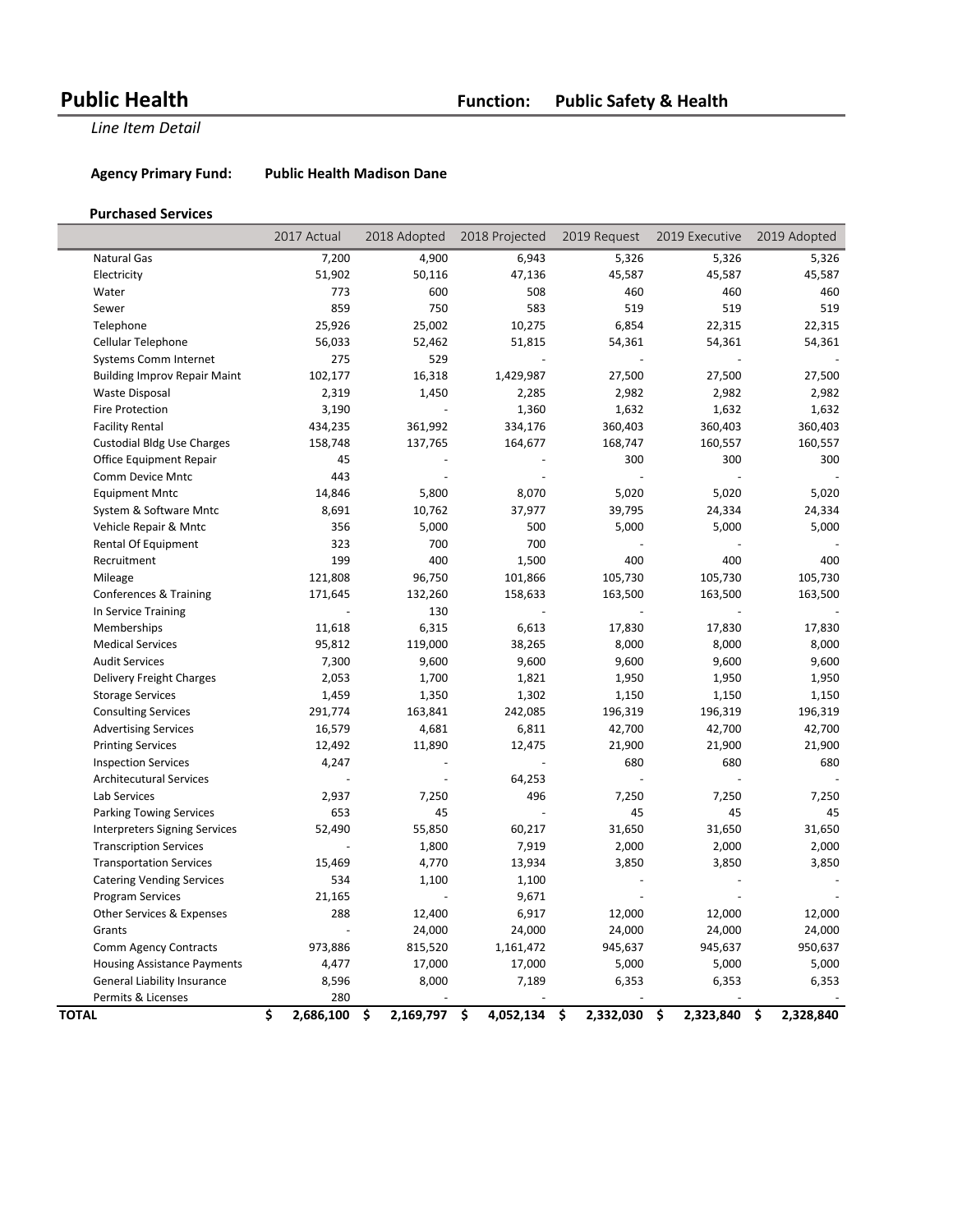Agency Primary Fund: Public Health Madison Dane

# **Debt & Other Financing**

|                                   | 2017 Actual   | 2018 Adopted | 2018 Projected | 2019 Request | 2019 Executive | 2019 Adopted |
|-----------------------------------|---------------|--------------|----------------|--------------|----------------|--------------|
| Principal                         | 145.238       | 155.683      | 155.683        | 155,683      | 155.683        | 155,683      |
| Interest                          | 21,562        | 27,464       | 27,464         | 27,464       | 27,464         | 27,464       |
| <b>Fund Balance Generated</b>     |               |              | 1,493,261      |              |                |              |
| <b>TOTAL</b>                      | 166.800<br>\$ | 183,147<br>S | 1,676,408<br>s | 183.147<br>s | 183,147<br>S   | S<br>183,147 |
| <b>Inter-Departmental Charges</b> |               |              |                |              |                |              |
|                                   |               |              |                |              |                |              |
|                                   | 2017 Actual   | 2018 Adopted | 2018 Projected | 2019 Request | 2019 Executive | 2019 Adopted |
| ID Charge From Engineering        | 13,130        | 13.130       | 13.130         | 13.130       | 13.130         | 13,130       |
| ID Charge From Fleet Services     | 65.292        | 70.023       | 70.023         | 76.720       | 76,720         | 76,720       |
| ID Charge From Traffic Eng        | 3,264         | 530          | 3,603          | 3,575        | 1,586          | 1,586        |
| ID Charge From Insurance          | 4,295         |              |                |              |                |              |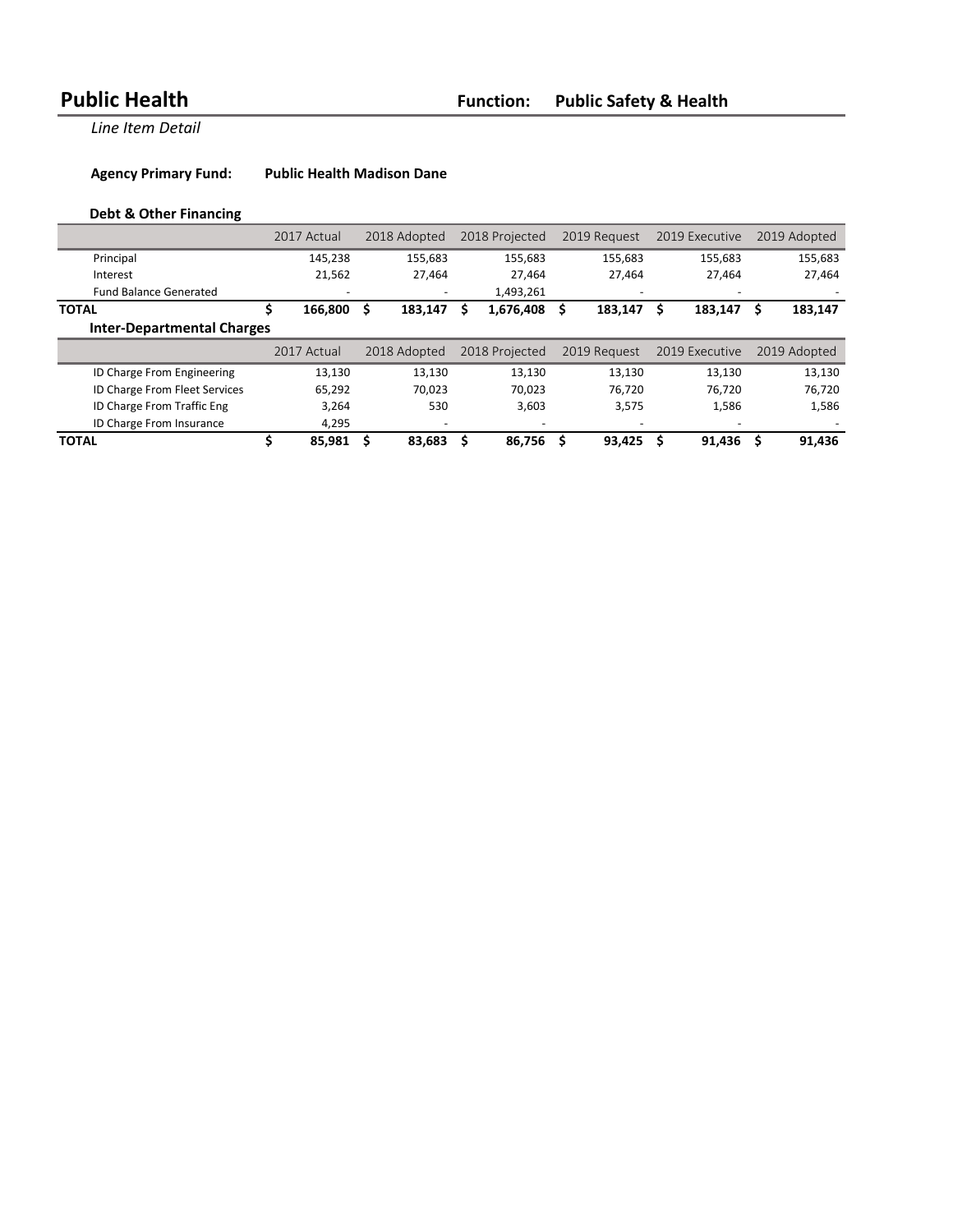# **Public Health Madison Dane Function: Public Safety & Health**

**Position Summary** 

|                                        | 2018                     |               |               |             | 2019                 |             |               |             |               |
|----------------------------------------|--------------------------|---------------|---------------|-------------|----------------------|-------------|---------------|-------------|---------------|
|                                        |                          | <b>Budget</b> |               |             | Executive<br>Request |             |               | Adopted     |               |
|                                        | CG                       | <b>FTEs</b>   | <b>Amount</b> | <b>FTEs</b> | <b>Amount</b>        | <b>FTEs</b> | <b>Amount</b> | <b>FTEs</b> | <b>Amount</b> |
| <b>ACCOUNT CLERK</b>                   | L,                       | 1.00          | 48,631        | 1.00        | 55,164               | 1.00        | 55,164        | 1.00        | 55,164        |
| ADMINISTRATIVE ASSISTANT               | ÷                        | 1.00          | 60,819        | 1.00        | 62,159               | 1.00        | 62,159        | 1.00        | 62,159        |
| CHEMICAL ANALYST                       |                          | 2.00          | 163,973       | 2.00        | 87,153               | 2.00        | 87,153        | 2.00        | 87,153        |
| <b>CHRONIC DISEASE SPECIALIST</b>      | ÷.                       | 1.00          | 57,179        | 1.00        | 60,176               | 1.00        | 60,176        | 1.00        | 60,176        |
| <b>CLERK</b>                           |                          | 2.25          | 136,517       | 1.25        | 76,302               | 1.25        | 76,302        | 1.25        | 76,302        |
| <b>CLERK TYPIST</b>                    |                          | 8.80          | 451,825       | 7.50        | 402,112              | 7.50        | 402,112       | 7.50        | 402,112       |
| COMMUNICABLE DISEASE OUTI              | $\overline{\phantom{a}}$ | 2.00          | 126,056       | 1.00        | 76,144               | 1.00        | 76,144        | 1.00        | 76,144        |
| <b>COMMUNITY HEALTH ED SPEC</b>        | $\overline{\phantom{a}}$ | 1.00          | 85,257        | 1.00        | 72,707               | 1.00        | 72,707        | 1.00        | 72,707        |
| DIETETIC SPECIALIST                    |                          | 7.30          | 375,086       | 5.80        | 311,418              | 5.80        | 311,418       | 5.80        | 311,418       |
| DISEASE INTRVN SPEC                    | $\overline{a}$           |               |               | 2.00        | 100,827              | 2.00        | 100,827       | 2.00        | 100,827       |
| ENV HEALTH SERVICES SUPER              | $\overline{\phantom{a}}$ | 2.00          | 197,952       | 2.00        | 202,327              | 2.00        | 202,327       | 2.00        | 202,327       |
| ENV HEALTH TECHNICIAN                  |                          | 3.00          | 163,383       | 2.00        | 124,506              | 2.00        | 124,506       | 2.00        | 124,506       |
| <b>ENV TECH SERVICES SUPER</b>         | $\overline{\phantom{a}}$ | 1.00          | 96,787        | 1.00        | 101,164              | 1.00        | 101,164       | 1.00        | 101,164       |
| <b>GRANTS &amp; BILLING SPECIALIST</b> | $\overline{\phantom{a}}$ | 1.00          | 49,407        | 1.00        | 55,244               | 1.00        | 55,244        | 1.00        | 55,244        |
| <b>HEALTH EDUCATION COOR</b>           |                          | 0.80          | 68,205        | 1.65        | 236,838              | 1.65        | 132,550       | 1.65        | 132,550       |
| <b>HEALTH EQUITY COOR</b>              | $\sim$                   | 2.00          | 138,370       | 2.00        | 51,703               | 2.00        | 155,991       | 2.00        | 155,991       |
| <b>HUMANE OFFICER</b>                  | ä,                       | 6.00          | 348,843       | 6.00        | 364,629              | 6.00        | 364,629       | 6.00        | 364,629       |
| LEADWORKER                             |                          | 8.80          | 700,996       | 6.90        | 574,404              | 6.90        | 574,404       | 6.90        | 574,404       |
| MAT CHILD HEALTH NAVG                  |                          | 1.00          |               | 1.00        | 53,693               | 1.00        | 53,693        | 1.00        | 53,693        |
| <b>MEDICAL INTERPRETER</b>             | ÷,                       | 2.65          | 156,751       | 2.65        | 161,559              | 2.65        | 161,559       | 2.65        | 161,559       |
| <b>MICROBIOLOGIST</b>                  |                          | 1.00          | 77,928        | 1.00        | 80,448               | 1.00        | 80,448        | 1.00        | 80,448        |
| NURSE FAMILY PRTNRSP COOR              | ÷                        | 1.00          | 69,141        | 1.00        | 87,502               | 1.00        | 87,502        | 1.00        | 87,502        |
| PUBLIC HEALTH AIDE                     | $\overline{a}$           | 7.50          | 414,891       | 7.50        | 427,097              | 7.50        | 427,097       | 7.50        | 427,097       |
| PUBLIC HEALTH ANALYST                  |                          | 1.00          | 73,419        | 2.00        | 141,907              | 2.00        | 141,907       | 2.00        | 141,907       |
| PUBLIC HEALTH DIRECTOR                 |                          | 1.00          | 128,886       | 1.00        | 131,732              | 1.00        | 131,732       | 1.00        | 131,732       |
| PUBLIC HEALTH DIV DIRECTOR             | ÷.                       | 4.00          | 422,235       | 4.00        | 431,321              | 4.00        | 431,321       | 4.00        | 431,321       |
| PH EPIDEMIOLOGIST                      | $\sim$                   | 4.00          | 317,665       | 4.00        | 338,089              | 4.00        | 338,089       | 4.00        | 338,089       |
| PUBLIC HEALTH INFORMATION              |                          | 1.00          | 82,423        |             |                      |             |               |             |               |
| PUBLIC HEALTH NURSE                    |                          | 27.45         | 2,044,485     | 30.30       | 2,314,610            | 30.30       | 2,314,610     | 30.30       | 2,314,610     |
| PUBLIC HEALTH PLANNER                  |                          | 4.00          | 288,767       | 6.00        | 490,864              | 6.00        | 490,864       | 6.00        | 490,864       |
| PH PREPAREDNESS COOR                   |                          | 1.00          | 77,928        | 1.00        | 71,180               | 1.00        | 71,180        | 1.00        | 71,180        |
| PH PROGRAM COORDINATOR                 |                          | 2.00          | 150,147       | 2.00        | 162,516              | 2.00        | 162,516       | 2.00        | 162,516       |
| PUBLIC HEALTH SPECIALIST               |                          | 2.00          | 110,436       | 3.00        | 177,575              | 3.00        | 177,575       | 3.00        | 177,575       |
| PUBLIC HEALTH SUPERVISOR               |                          | 11.00         | 975,397       | 11.00       | 1,028,584            | 11.00       | 1,028,584     | 11.00       | 1,028,584     |
| <b>QUALITY IMP/PERF MGMT</b>           |                          |               |               | 1.00        | 78,471               | 1.00        | 78,471        | 1.00        | 78,471        |
| SANITARIAN                             |                          | 15.00         | 1,237,031     | 17.00       | 1,387,605            | 17.00       | 1,387,605     | 17.00       | 1,387,605     |